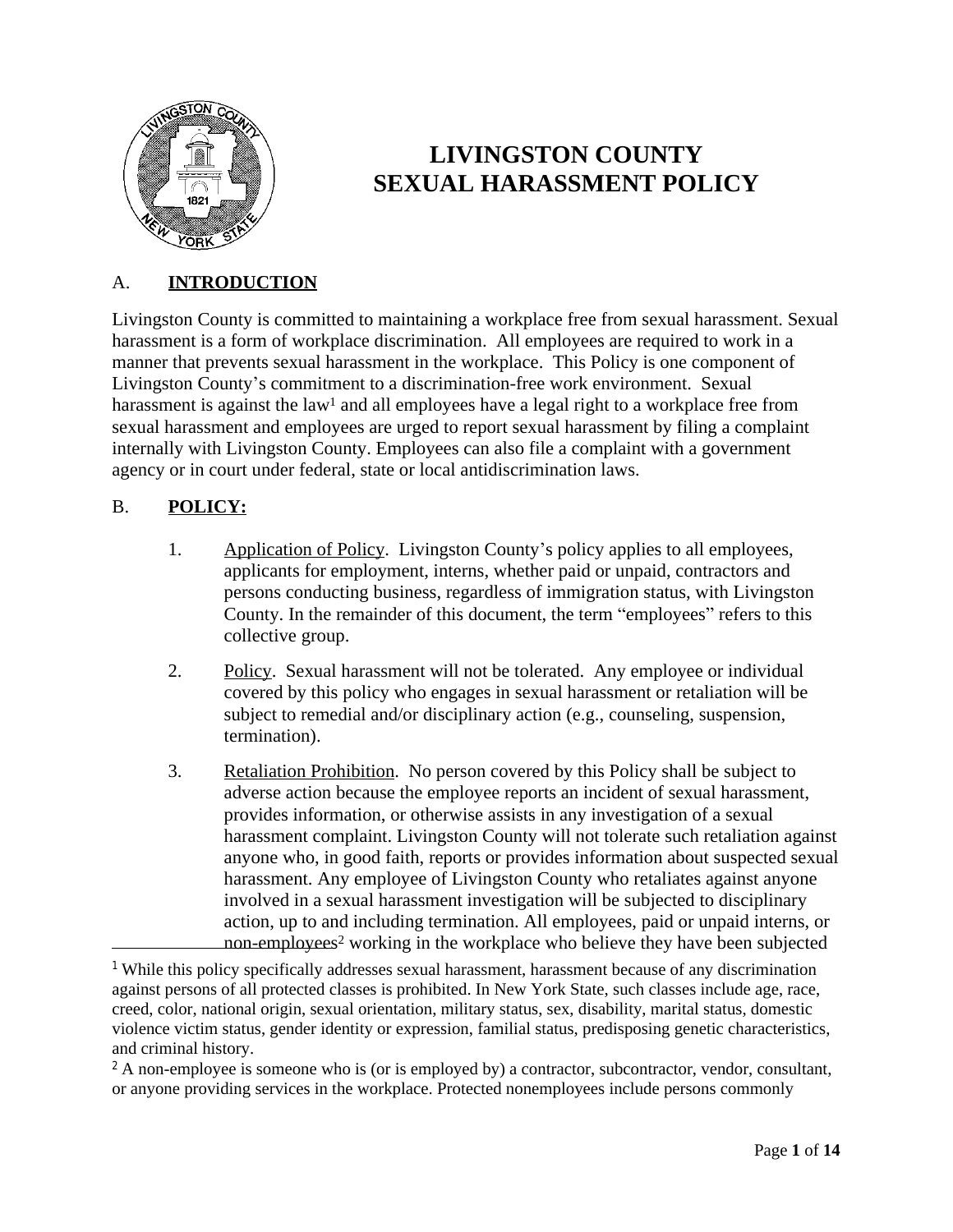to such retaliation should inform a supervisor, manager, or the Livingston County Personnel Officer. All employees, paid or unpaid interns, or non-employees who believe they have been a target of such retaliation may also seek relief in other available forums, as explained below in the section on Legal Protections.

- 4. Effects of Sexual Harassment. Sexual harassment is offensive, is a violation of our policies, is unlawful, and may subject Livingston County to liability for harm to targets of sexual harassment. Harassers may also be individually subject to liability. Employees of every level who engage in sexual harassment, including managers and supervisors who engage in sexual harassment or who allow such behavior to continue, will be penalized for such misconduct.
- 5. Investigation and Corrective Action. Livingston County will conduct a prompt and thorough investigation that ensures due process for all parties, whenever management receives a complaint about sexual harassment, or otherwise knows of possible sexual harassment occurring. Livingston County will keep the investigation confidential to the extent possible. Effective corrective action will be taken whenever sexual harassment is found to have occurred. All employees, including managers and supervisors, are required to cooperate with any internal investigation of sexual harassment.
- 6. Reporting by Employees. All employees are encouraged to report any harassment or behaviors that violate this policy. Livingston County will provide all employees a complaint form for employees to report harassment and file complaints.
- 7. Reporting by Managers and Supervisors. Managers and supervisors are **required** to report any complaint that they receive, or any harassment that they observe or become aware of, to the Livingston County Personnel Officer or, if it is not possible to report to the Personnel Officer, to the County Administrator.
- 8. Posting of Policy. This policy applies to all employees, paid or unpaid interns, and non-employees, such as contractors, subcontractors, vendors, consultants or anyone providing services in the workplace, and all must follow and uphold this policy. This policy must be provided to all employees and should be posted prominently in all work locations to the extent practicable (for example, in the main office, not an offsite work location) and be provided to employees upon hiring.

## C. **WHAT IS "SEXUAL HARASSMENT"?**

Sexual harassment is a form of sex discrimination and is unlawful under federal, state, and (where applicable) local law. Sexual harassment includes harassment on the basis of sex, sexual orientation, self-identified or perceived sex, gender expression, gender identity and the status of being transgender.

referred to as independent contractors, "gig" workers and temporary workers. Also included are persons providing equipment repair, cleaning services or any other services provided pursuant to a contract with the employer.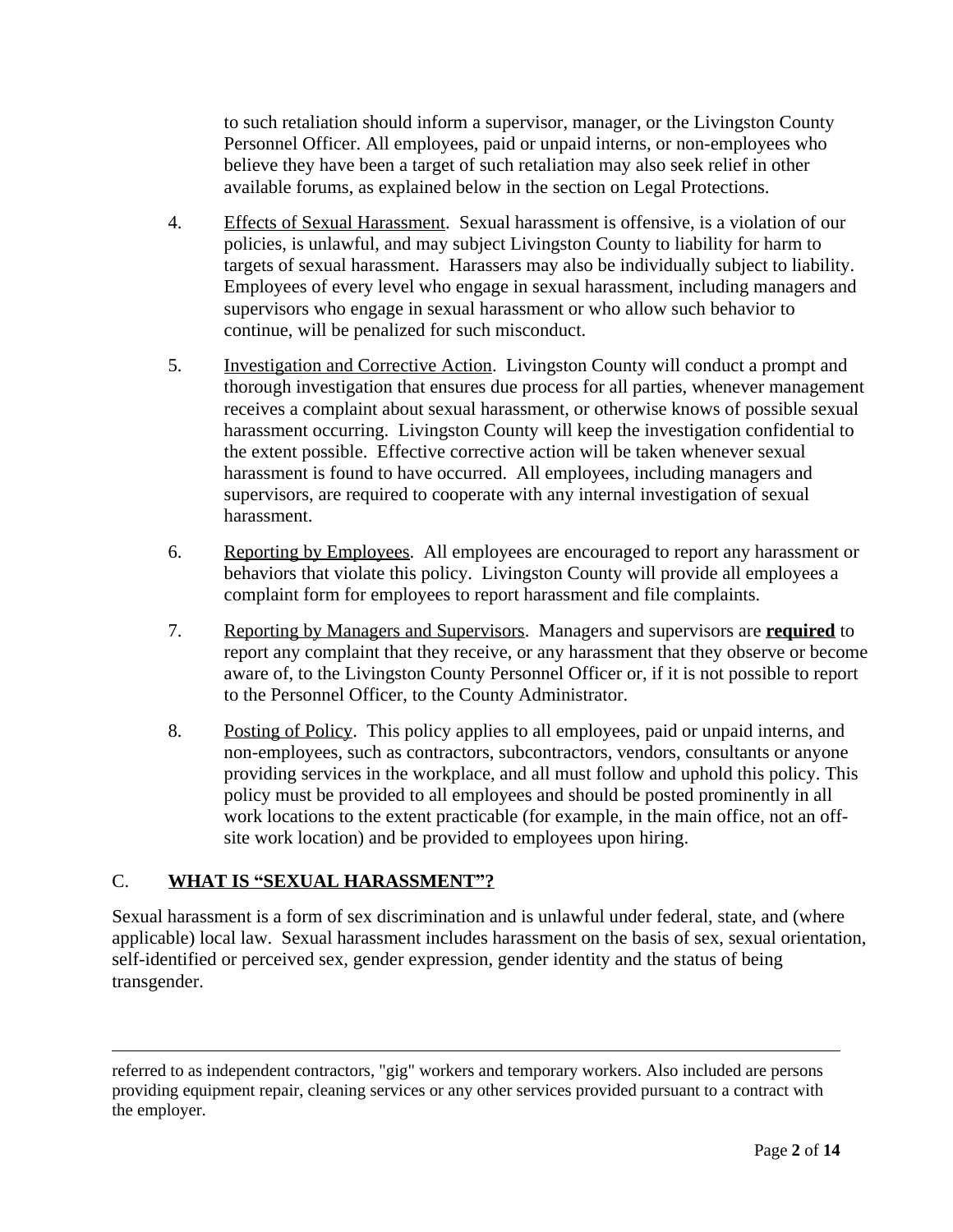Sexual harassment is unlawful when it subjects an individual to inferior terms, conditions, or privileges of employment. Harassment need not be severe or pervasive to be unlawful, and can be any harassing conduct that consists of more than petty slights or trivial inconveniences. Sexual harassment includes unwelcome conduct which is either of a sexual nature, or which is directed at an individual because of that individual's sex when:

- Such conduct has the purpose or effect of unreasonably interfering with an individual's work performance or creating an intimidating, hostile or offensive work environment, even if the reporting individual is not the intended target of the sexual harassment;
- Such conduct is made either explicitly or implicitly a term or condition of employment; or
- Submission to or rejection of such conduct is used as the basis for employment decisions affecting an individual's employment.

A sexually harassing hostile work environment includes, but is not limited to, words, signs, jokes, pranks, intimidation or physical violence which are of a sexual nature, or which are directed at an individual because of that individual's sex. Sexual harassment also consists of any unwanted verbal or physical advances, sexually explicit derogatory statements or sexually discriminatory remarks made by someone which are offensive or objectionable to the recipient, which cause the recipient discomfort or humiliation, which interfere with the recipient's job performance.

Sexual harassment also occurs when a person in authority tries to trade job benefits for sexual favors. This can include hiring, promotion, continued employment or any other terms, conditions or privileges of employment. This is also called "quid pro quo" harassment.

Any employee who feels harassed should report so that any violation of this policy can be corrected promptly. Any harassing conduct, even a single incident, can be addressed under this policy.

#### 1. **Examples of sexual harassment**

The following describes some of the types of acts that may be unlawful sexual harassment and that are strictly prohibited:

- Physical acts of a sexual nature, such as:
	- Touching, pinching, patting, kissing, hugging, grabbing, brushing against another employee's body or poking another employee's body;
	- Rape, sexual battery, molestation or attempts to commit these assaults.
- Unwanted sexual advances or propositions, such as:
	- Requests for sexual favors accompanied by implied or overt threats concerning the target's job performance evaluation, a promotion or other job benefits or detriments;
	- Subtle or obvious pressure for unwelcome sexual activities.
- Sexually oriented gestures, noises, remarks or jokes, or comments about a person's sexuality or sexual experience, which create a hostile work environment.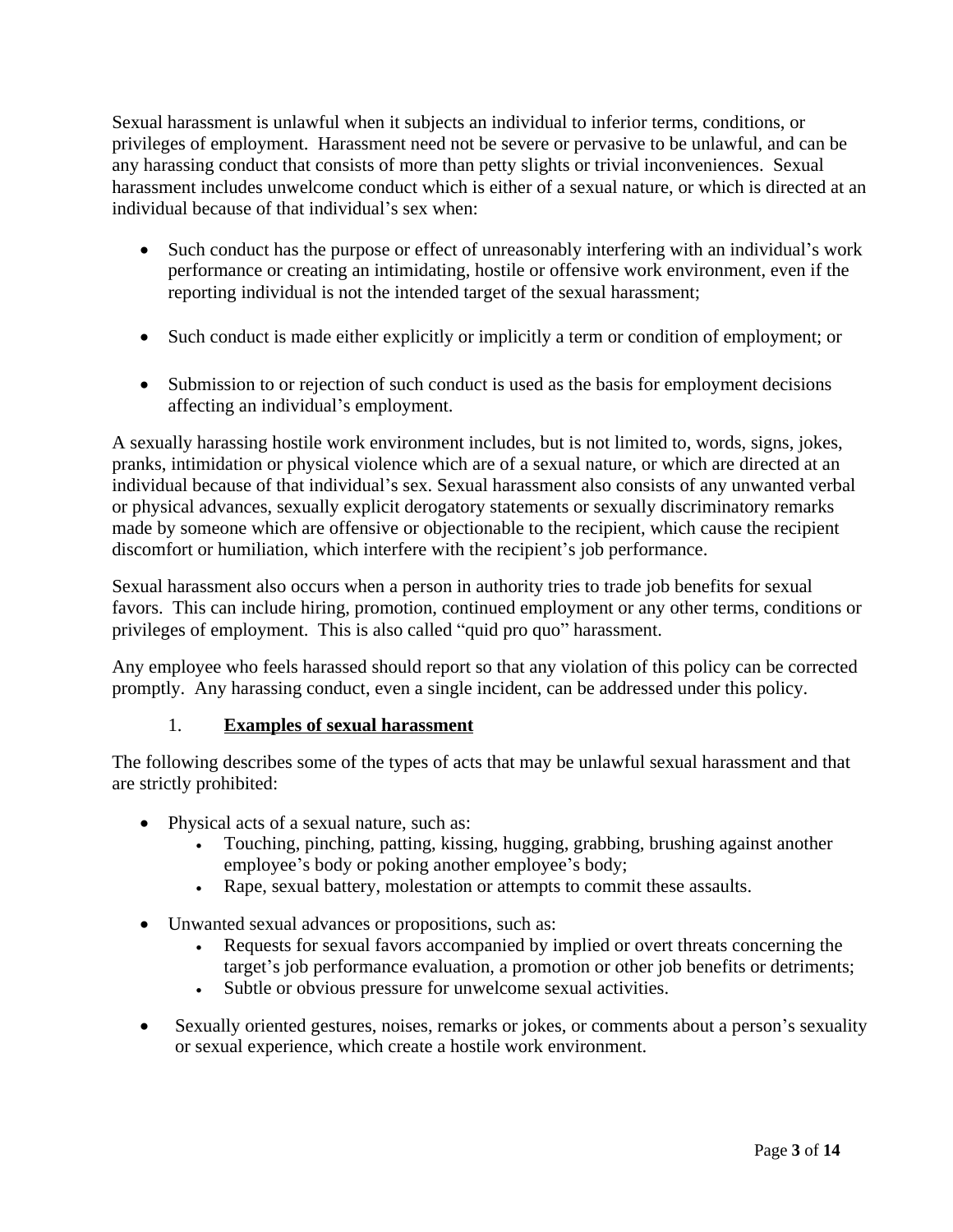- Sex stereotyping occurs when conduct or personality traits are considered inappropriate simply because they may not conform to other people's ideas or perceptions about how individuals of a particular sex should act or look.
- Sexual or discriminatory displays or publications anywhere in the workplace, such as:
	- Displaying pictures, posters, calendars, graffiti, objects, promotional material, reading materials or other materials that are sexually demeaning or pornographic. This includes such sexual displays on workplace computers or cell phones and sharing such displays while in the workplace.
- Hostile actions taken against an individual because of that individual's sex, sexual orientation, gender identity and the status of being transgender, such as:
	- Interfering with, destroying or damaging a person's workstation, tools or equipment, or otherwise interfering with the individual's ability to perform the job;
	- Sabotaging an individual's work;
	- Bullying, yelling, name-calling.

### 2. **Who can be a target of sexual harassment?**

Sexual harassment can occur between any individuals, regardless of their sex or gender. New York Law protects employees, paid or unpaid interns, and non-employees, including independent contractors, and those employed by companies contracting to provide services in the workplace. Harassers can be a superior, a subordinate, a coworker or anyone in the workplace including an independent contractor, contract worker, vendor, client, customer or visitor.

### 3. **Where can sexual harassment occur?**

Unlawful sexual harassment is not limited to the physical workplace itself. It can occur while employees are traveling for business or at employer sponsored events or parties. Calls, texts, emails, and social media usage by employees can constitute unlawful workplace harassment, even if they occur away from the workplace premises, on personal devices or during non-work hours.

### D. **WHAT IS "RETALIATION"?**

Unlawful retaliation can be any action that could discourage a worker from coming forward to make or support a sexual harassment claim. Adverse action need not be job related or occur in the workplace to constitute unlawful retaliation (e.g., threats of physical violence outside of work hours).

Such retaliation is unlawful under federal, state, and (where applicable) local law. The New York State Human Rights Law protects any individual who has engaged in "protected activity." Protected activity occurs when a person has:

- made a complaint of sexual harassment, either internally or with any anti-discrimination agency;
- testified or assisted in a proceeding involving sexual harassment under the Human Rights Law or other anti-discrimination law;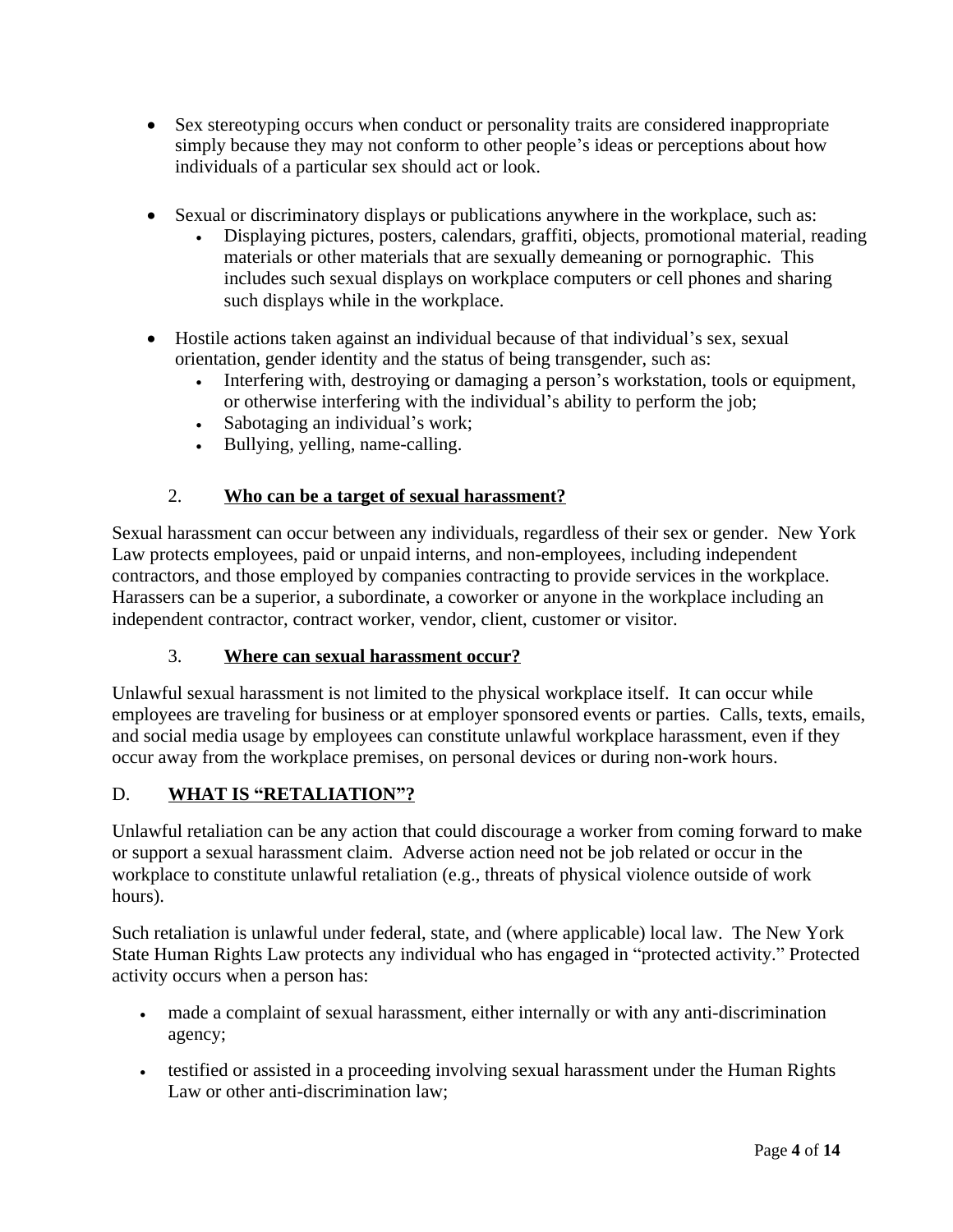- opposed sexual harassment by making a verbal or informal complaint to management, or by simply informing a supervisor or manager of harassment;
- reported that another employee has been sexually harassed; or
- encouraged a fellow employee to report harassment.

Even if the alleged harassment does not turn out to rise to the level of a violation of law, the individual is protected from retaliation if the person had a good faith belief that the practices were unlawful. However, the retaliation provision is not intended to protect persons making intentionally false charges of harassment.

## E. **REPORTING SEXUAL HARASSMENT**

**Preventing sexual harassment is everyone's responsibility.** Livingston County cannot prevent or remedy sexual harassment unless it knows about it. Any employee, paid or unpaid intern or nonemployee who has been subjected to behavior that may constitute sexual harassment is encouraged to report such behavior to a supervisor, manager, the Livingston County Personnel Officer, or the County Administrator. Anyone who witnesses or becomes aware of potential instances of sexual harassment should report such behavior to a supervisor, manager, the Livingston County Personnel Officer, or the County Administrator.

Reports of sexual harassment may be made orally or in writing. A form for submission of a written complaint is attached to this Policy, and all employees are encouraged to use this complaint form. Employees who are reporting sexual harassment on behalf of other employees should use the complaint form and note that it is on another employee's behalf.

Employees, paid or unpaid interns or non-employees who believe they have been a target of sexual harassment may also seek assistance in other available forums, as explained below in the section on Legal Protections.

### F. **SUPERVISORY RESPONSIBILITIES**

All supervisors and managers who receive a complaint or information about suspected sexual harassment, observe what may be sexually harassing behavior, or for any reason suspect that sexual harassment is occurring, **are required** to report such suspected sexual harassment to the Livingston County Personnel Officer or, if it is not possible to report to the Personnel Officer, to the County Administrator.

In addition to being subject to discipline if they engaged in sexually harassing conduct themselves, supervisors and managers will be subject to discipline for failing to report suspected sexual harassment or otherwise knowingly allowing sexual harassment to continue.

Supervisors and managers will also be subject to discipline for engaging in any retaliation.

## G. **COMPLAINT AND INVESTIGATION OF SEXUAL HARASSMENT**

**All** complaints or information about sexual harassment will be investigated, whether that information was reported in oral or written form. Investigations will be conducted in a timely manner, and will be confidential to the extent possible.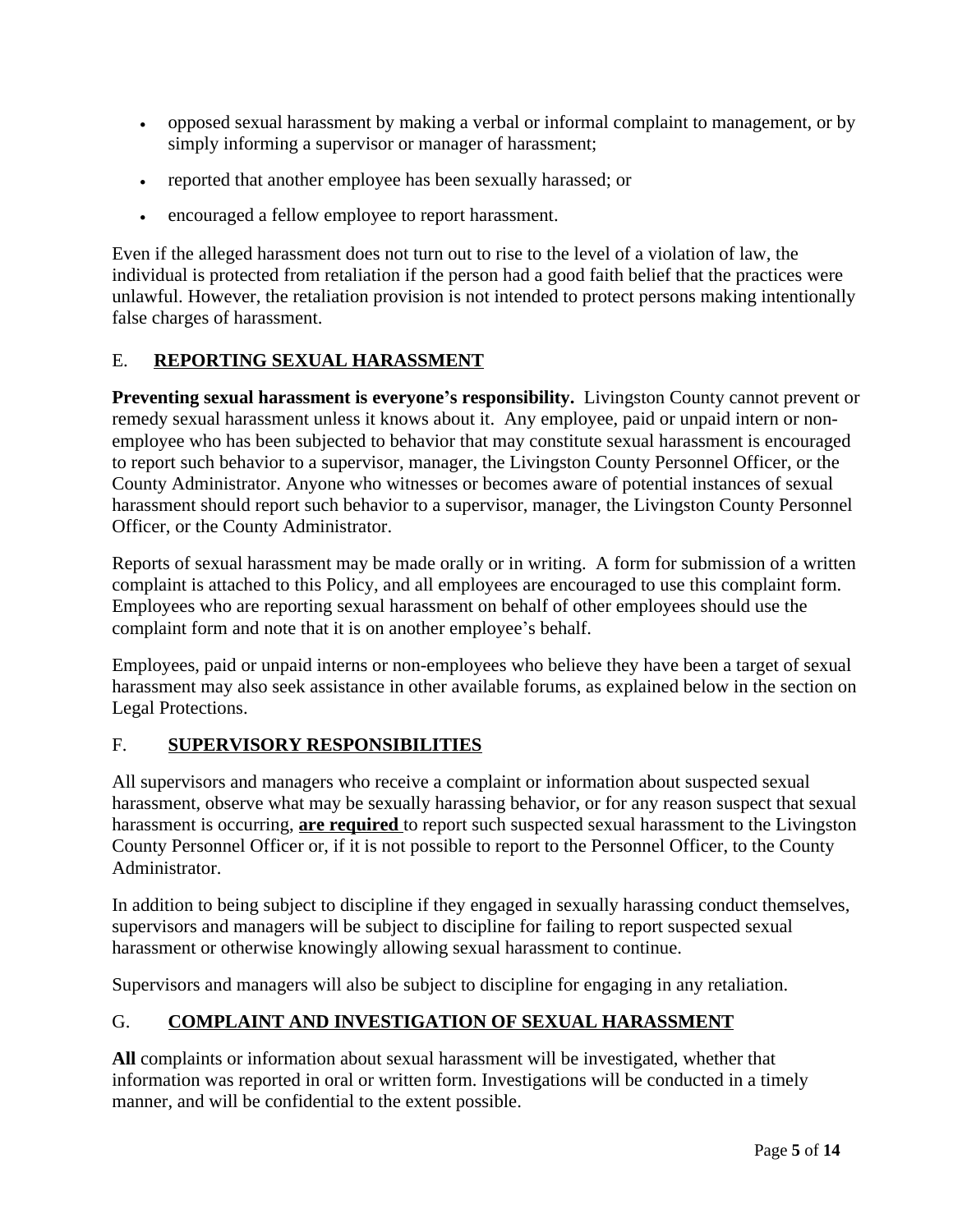An investigation of any complaint, information or knowledge of suspected sexual harassment will be prompt and thorough, commenced immediately and completed as soon as possible. The investigation will be kept confidential to the extent possible. All persons involved, including complainants, witnesses and alleged harassers will be accorded due process, as outlined below, to protect their rights to a fair and impartial investigation.

Any employee may be required to cooperate as needed in an investigation of suspected sexual harassment. Livingston County will not tolerate retaliation against employees who file complaints, support another's complaint, or participate in an investigation regarding a violation of this policy.

While the process may vary from case to case, investigations should be done in accordance with the following steps:

- Upon receipt of complaint, the Livingston County Personnel Officer or another individual designated by the County Administrator will conduct an immediate review of the allegations, and take any interim actions (e.g., instructing the respondent to refrain from communications with the complainant), as appropriate. If the complaint is oral, encourage the individual to complete the "Complaint Form" in writing. If he or she refuses, prepare a Complaint Form based on the oral reporting.
- If documents, emails or phone records are relevant to the allegations, take steps to obtain and preserve them.
- Request and review all relevant documents, including all electronic communications.
- Interview all parties involved, including any relevant witnesses;
- Create a written documentation of the investigation (such as a letter, memo or email), which contains the following:
	- A list of all documents reviewed, along with a detailed summary of relevant documents;
	- A list of names of those interviewed, along with a detailed summary of their statements;
	- A timeline of events;
	- A summary of prior relevant incidents, reported or unreported; and
	- The basis for the decision and final resolution of the complaint, together with any corrective action(s).
- Keep the written documentation and associated documents in a secure and confidential location.
- Promptly notify the individual who reported and the individual(s) about whom the complaint was made of the final determination and implement any corrective actions identified in the written document.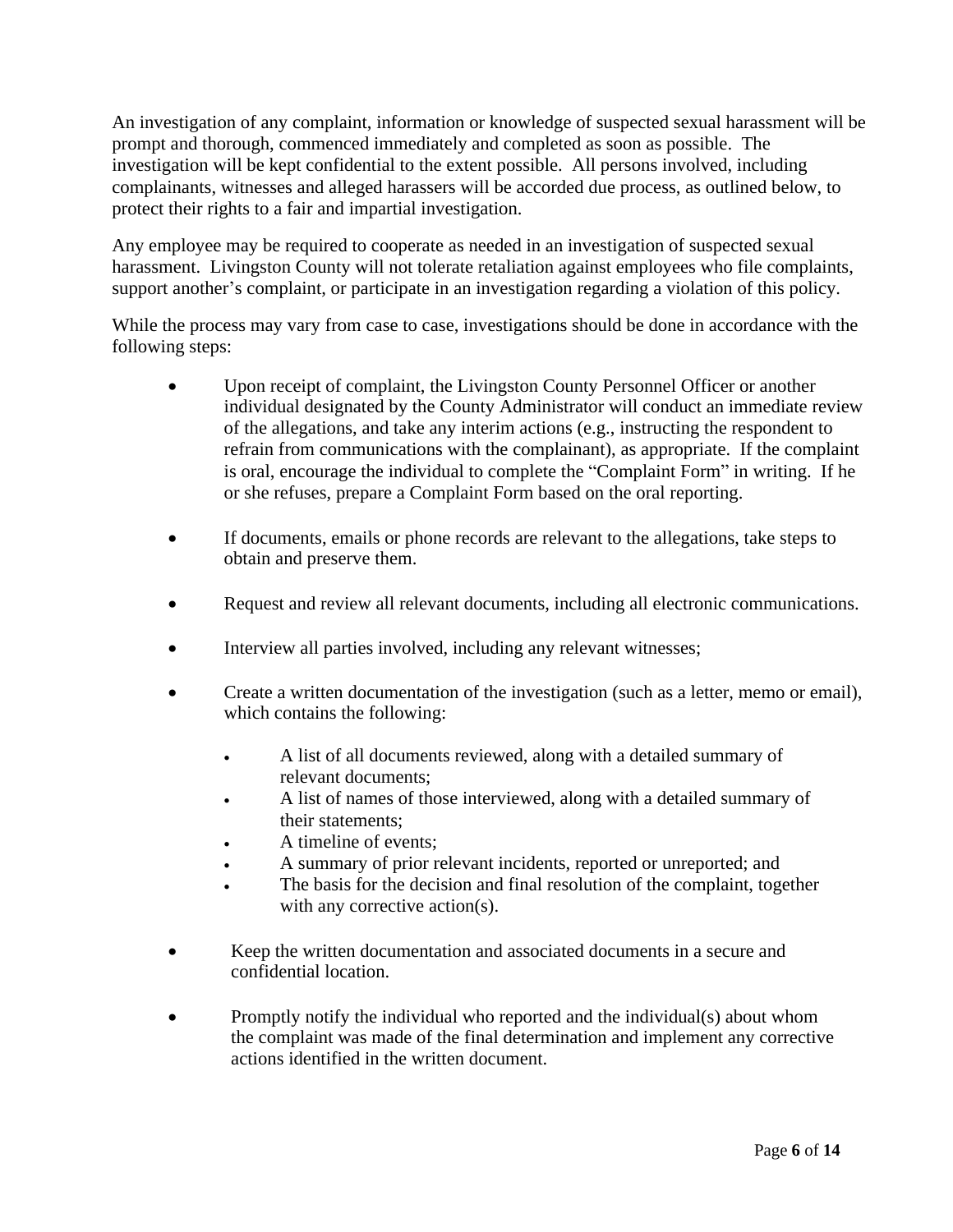• Inform the individual who reported of the right to file a complaint or charge extra externally as outlined in the next section.

## H. **LEGAL PROTECTIONS AND EXTERNAL REMEDIES**

Sexual harassment is not only prohibited by Livingston County but is also prohibited by state, federal, and, where applicable, local law.

Aside from the internal process at Livingston County, employees may also choose to pursue legal remedies with the following governmental entities. While a private attorney is not required to file a complaint with the governmental agency, you may seek the legal advice of an attorney.

In addition to those outlined below, employees in certain industries may have additional legal protections.

### 1. **State Human Rights Law (HRL)**

The Human Rights Law (HRL), codified as N.Y. Executive Law, art. 15, §290 et seq., applies to all employers in New York State with regard to sexual harassment, and protects employees, paid or unpaid interns, and non-employees regardless of immigration status. A complaint alleging violation of the Human Rights Law may be filed either with the Division of Human Rights (DHR) or in New York State Supreme Court.

Complaints with DHR may be filed any time **within one year (three years beginning Aug. 12, 2020)** of the harassment. If an individual did not file at DHR, they can sue directly in state court under the HRL, **within three years** of the alleged sexual harassment. An individual may not file with DHR if they have already filed a HRL complaint in state court.

Complaining internally to Livingston County does not extend your time to file with DHR or in court. The one year or three years is counted from date of the most recent incident of harassment.

You do not need an attorney to file a complaint with DHR, and there is no cost to file with DHR.

DHR will investigate your complaint and determine whether there is probable cause to believe that sexual harassment has occurred. Probable cause cases are forwarded to a public hearing before an administrative law judge. If sexual harassment is found after a hearing, DHR has the power to award relief, which varies but may include requiring your employer to take action to stop the harassment, or redress the damage caused, including paying monetary damages, attorney's fees and civil fines.

DHR's main office contact information is: NYS Division of Human Rights, One Fordham Plaza, Fourth Floor, Bronx, New York 10458. You may call (718) 741-8400 or visit: [www.dhr.ny.gov.](http://www.dhr.ny.gov)

Contact DHR at (888) 392-3644 or visit dhr.ny.gov/complaint for more information about filing a complaint. The website has a complaint form that can be downloaded, filled out, notarized and mailed to DHR. The website also contains contact information for DHR's regional offices across New York State.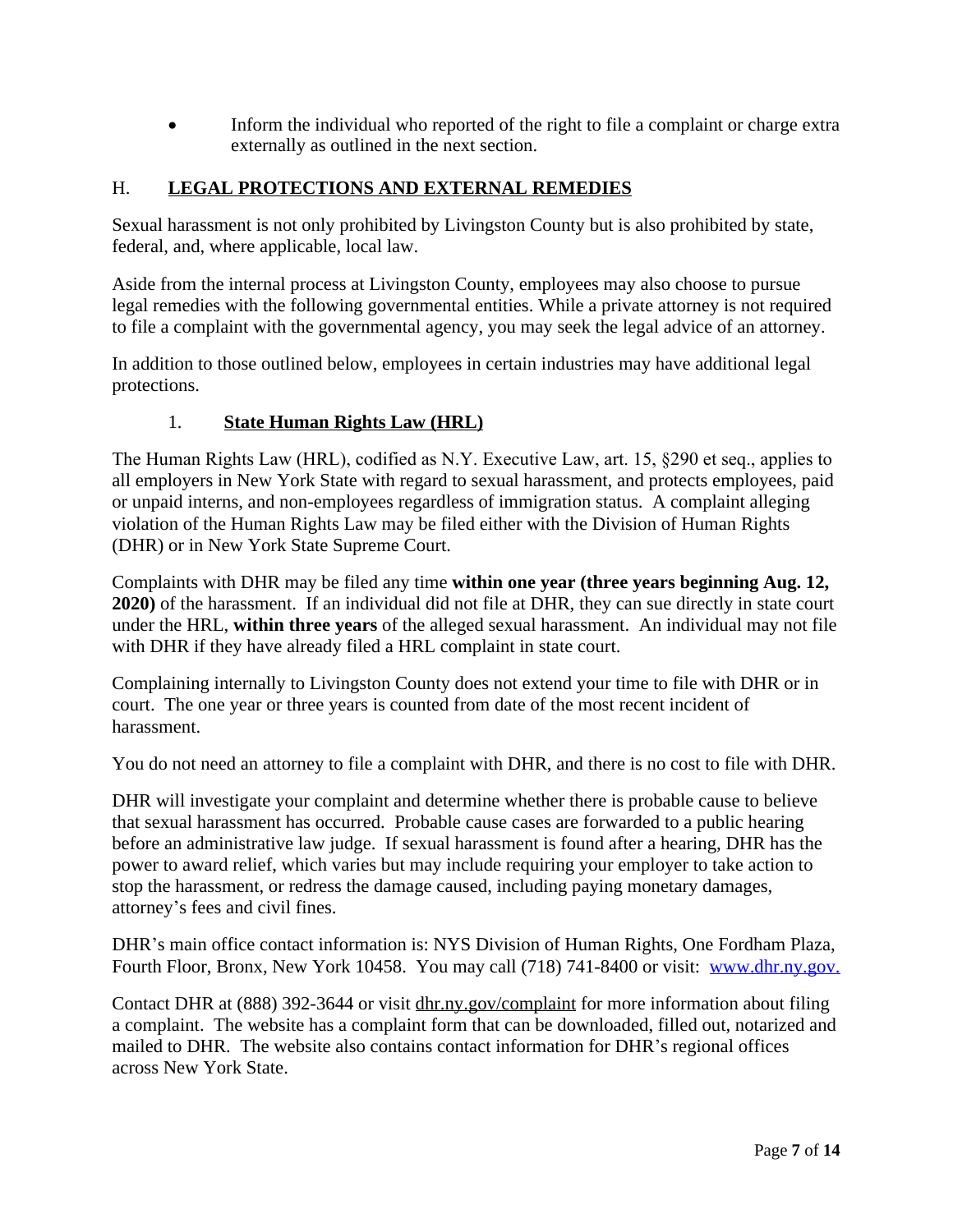## 2. **Civil Rights Act of 1964**

The United States Equal Employment Opportunity Commission (EEOC) enforces federal antidiscrimination laws, including Title VII of the 1964 federal Civil Rights Act (codified as 42 U.S.C. §2000e et seq.). An individual can file a complaint with the EEOC anytime within 300 days from the harassment. There is no cost to file a complaint with the EEOC. The EEOC will investigate the complaint, and determine whether there is reasonable cause to believe that discrimination has occurred, at which point the EEOC will issue a Right to Sue letter permitting the individual to file a complaint in federal court.

The EEOC does not hold hearings or award relief, but may take other action including pursuing cases in federal court on behalf of complaining parties. Federal courts may award remedies if discrimination is found to have occurred. In general, private employers must have at least 15 employees to come within the jurisdiction of the EEOC.

An employee alleging discrimination at work can file a "Charge of Discrimination." The EEOC has district, area, and field offices where complaints can be filed. Contact the EEOC by calling 1-800-669-4000 (TTY: 1-800-669-6820), visiting their website at [www.eeoc.gov](http://www.eeoc.gov) or via email at [info@eeoc.gov.](mailto:info@eeoc.gov)

If an individual filed an administrative complaint with DHR, DHR will file the complaint with the EEOC to preserve the right to proceed in federal court.

## 3. **Local Protections**

Many localities enforce laws protecting individuals from sexual harassment and discrimination. An individual should contact the county, city or town in which they live to find out if such a law exists. For example, employees who work in New York City may file complaints of sexual harassment with the New York City Commission on Human Rights. Contact their main office at Law Enforcement Bureau of the NYC Commission on Human Rights, 22 Reade Street, 1<sup>st</sup> Floor, New York, New York; call 311 or (212) 306-7450; or visit [www.nyc.gov/html/cchr/html/home/home.shtml.](http://www.nyc.gov/html/cchr/html/home/home.shtml)

### 4. **Contact the Local Police Department**

If the harassment involves unwanted physical touching, coerced physical confinement or coerced sex acts, the conduct may constitute a crime. Contact the local police department.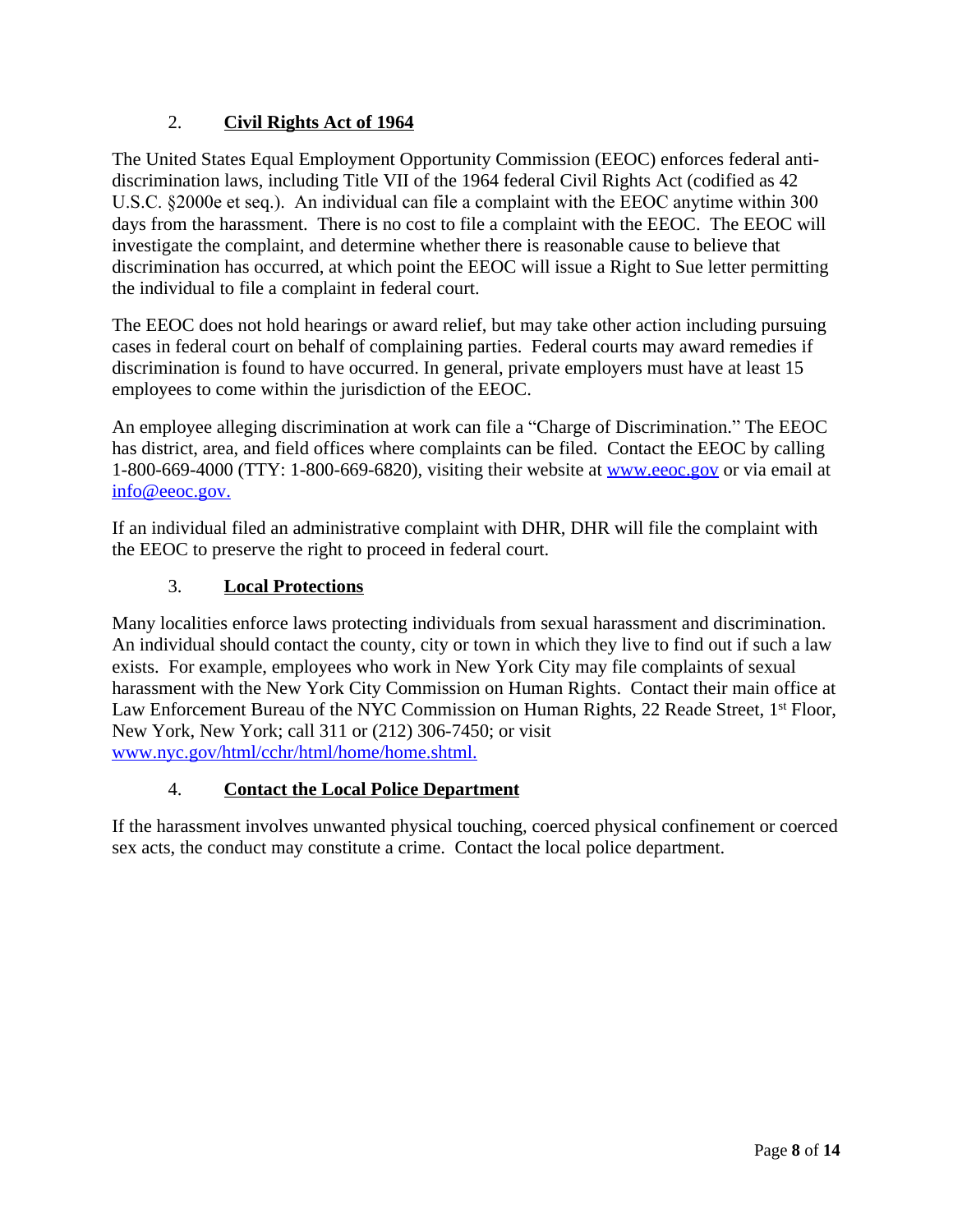

# **LIVINGSTON COUNTY COMPLAINT FORM FOR REPORTING SEXUAL HARASSMENT**

New York State Labor Law requires all employers to adopt a sexual harassment prevention policy that includes a complaint form to report alleged incidents of sexual harassment.

If you believe you have been subjected to sexual harassment, you are encouraged to complete this form and submit it to the Livingston County Personnel Officer or, if a report cannot be made to the Personnel Officer, to the County Administrator. The Personnel Officer may be contacted at: 6 Court St., Room 206, Geneseo, NY 14454, (585) 243-7570, [LivCoPers@co.livingston.ny.us](mailto:LivCoPers@co.livingston.ny.us). The County Administrator may be contacted at: 6 Court St., Room 302, Geneseo, NY 14454, (585) 243-7040, *icoyle* @co.livingston.ny.us. The completed form may be submitted by mail, hand delivery or e-mail. Once you submit this form, the County will follow its sexual harassment prevention policy and investigate any claims. You will not be retaliated against for filing a complaint.

If you are more comfortable reporting orally or in another manner, your employer should complete this form, provide you with a copy, and follow its sexual harassment prevention policy by investigating the claims as outlined at the end of this form. You may make an oral report by either calling the telephone number specified above, or by calling to make an appointment to meet with the Personnel Officer or County Administrator.

#### **For additional resources, visit: ny.gov/programs/combatting-sexual-harassment-workplace**

### **1. COMPLAINANT INFORMATION**

| $\mathbf{A}$  | Name                    |            |
|---------------|-------------------------|------------|
| B             | Home Address            |            |
|               |                         |            |
| $\mathcal{C}$ | <b>Work Address</b>     |            |
|               |                         |            |
| D             | Home Phone              |            |
| E             | Work Phone              |            |
| ${\bf F}$     | Job Title               |            |
| G             | Email (personal)        |            |
| H             | <b>Select Preferred</b> | Email<br>Г |
|               | Communication           | Mail       |
|               | Method (select one)     | In person  |
|               |                         |            |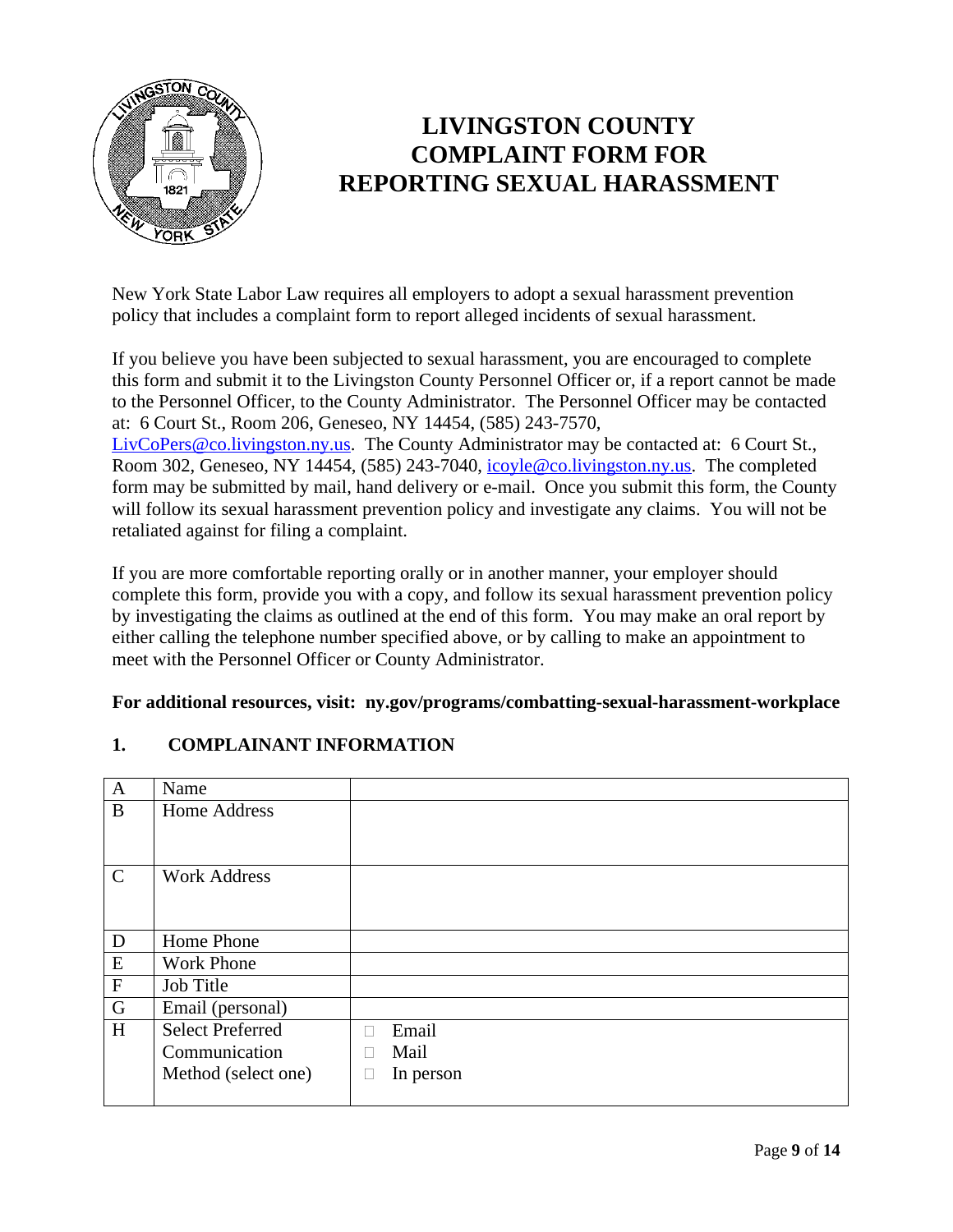## **2. SUPERVISORY INFORMATION**

| A             | Immediate Supervisor's |  |
|---------------|------------------------|--|
|               | Name                   |  |
| B             | Supervisor's Title     |  |
| $\mathcal{C}$ | Supervisor's Work      |  |
|               | Phone                  |  |
|               | Supervisor's Work      |  |
|               | Address                |  |

#### **3. COMPLAINT INFORMATION**

A. Your complaint of sexual harassment is made against:

|   | Name                |                        |
|---|---------------------|------------------------|
|   | Title               |                        |
| 3 | <b>Work Address</b> |                        |
|   | <b>Work Phone</b>   |                        |
|   | Relationship to you | Supervisor             |
|   |                     | Subordinate            |
|   |                     | Co-Worker              |
|   |                     | Other. Please specify: |
|   |                     |                        |

B. Please describe what happened and how it is affecting you and your work. Please use additional sheets of paper if necessary and attach any relevant documents or evidence. (Please type or print legibly.)

| <u> 1980 - Johann Barn, amerikan bestemann eta biztanleria (</u>                                                       |  |  |
|------------------------------------------------------------------------------------------------------------------------|--|--|
| <u> 1989 - Johann Stoff, deutscher Stoffen und der Stoffen und der Stoffen und der Stoffen und der Stoffen und der</u> |  |  |
|                                                                                                                        |  |  |
| <u> 1989 - Johann Barn, amerikansk politiker (d. 1989)</u>                                                             |  |  |
| <u> 1989 - Johann Stoff, amerikansk politiker (d. 1989)</u>                                                            |  |  |
| the control of the control of the control of the control of the control of the control of                              |  |  |
|                                                                                                                        |  |  |
| <u> 1989 - Andrea Santana, amerikana amerikana amerikana amerikana amerikana amerikana amerikana amerikana amerika</u> |  |  |

C. Date(s) sexual harassment occurred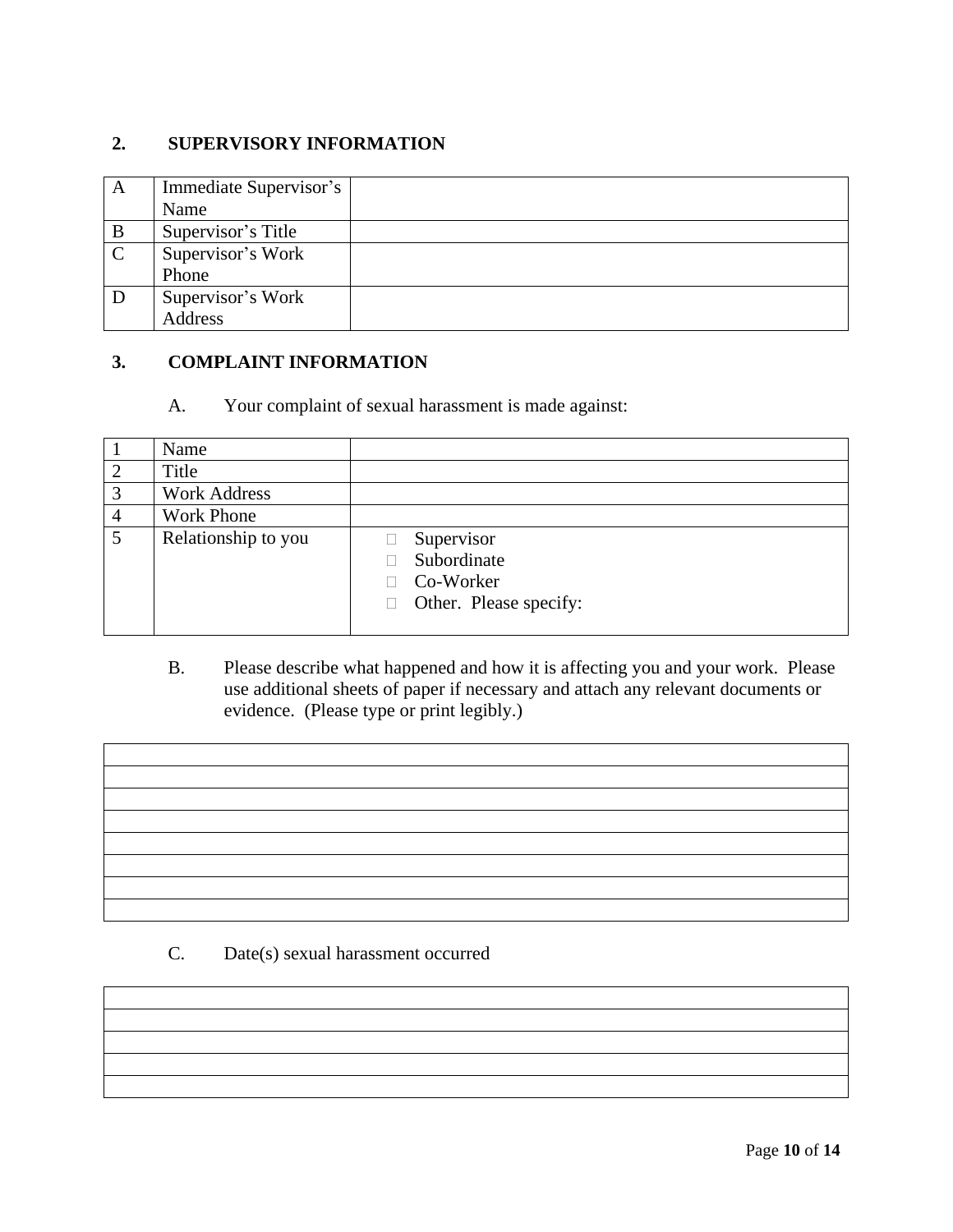Is the sexual harassment continuing:  $Yes$   $\Box$  No

D. Please list the name and contact information of any witnesses or individuals who may have information related to your compliant.

| Name | Contact information (i.e.<br>address, telephone number<br>and/or e-mail address) | Information the individual has<br>relevant to your complaint |
|------|----------------------------------------------------------------------------------|--------------------------------------------------------------|
|      |                                                                                  |                                                              |
|      |                                                                                  |                                                              |
|      |                                                                                  |                                                              |
|      |                                                                                  |                                                              |
|      |                                                                                  |                                                              |
|      |                                                                                  |                                                              |
|      |                                                                                  |                                                              |
|      |                                                                                  |                                                              |
|      |                                                                                  |                                                              |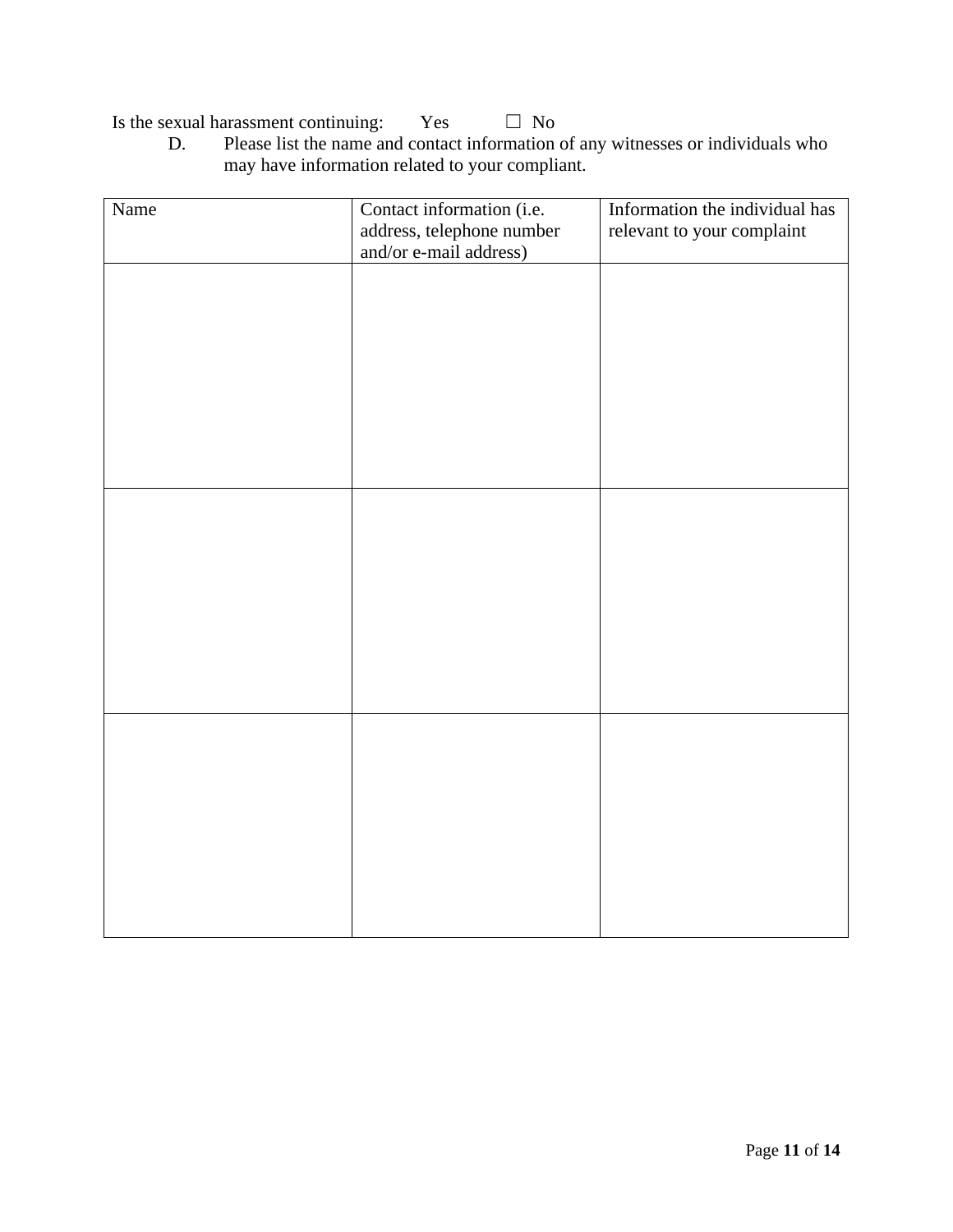*The last question is option, but may help the investigation.*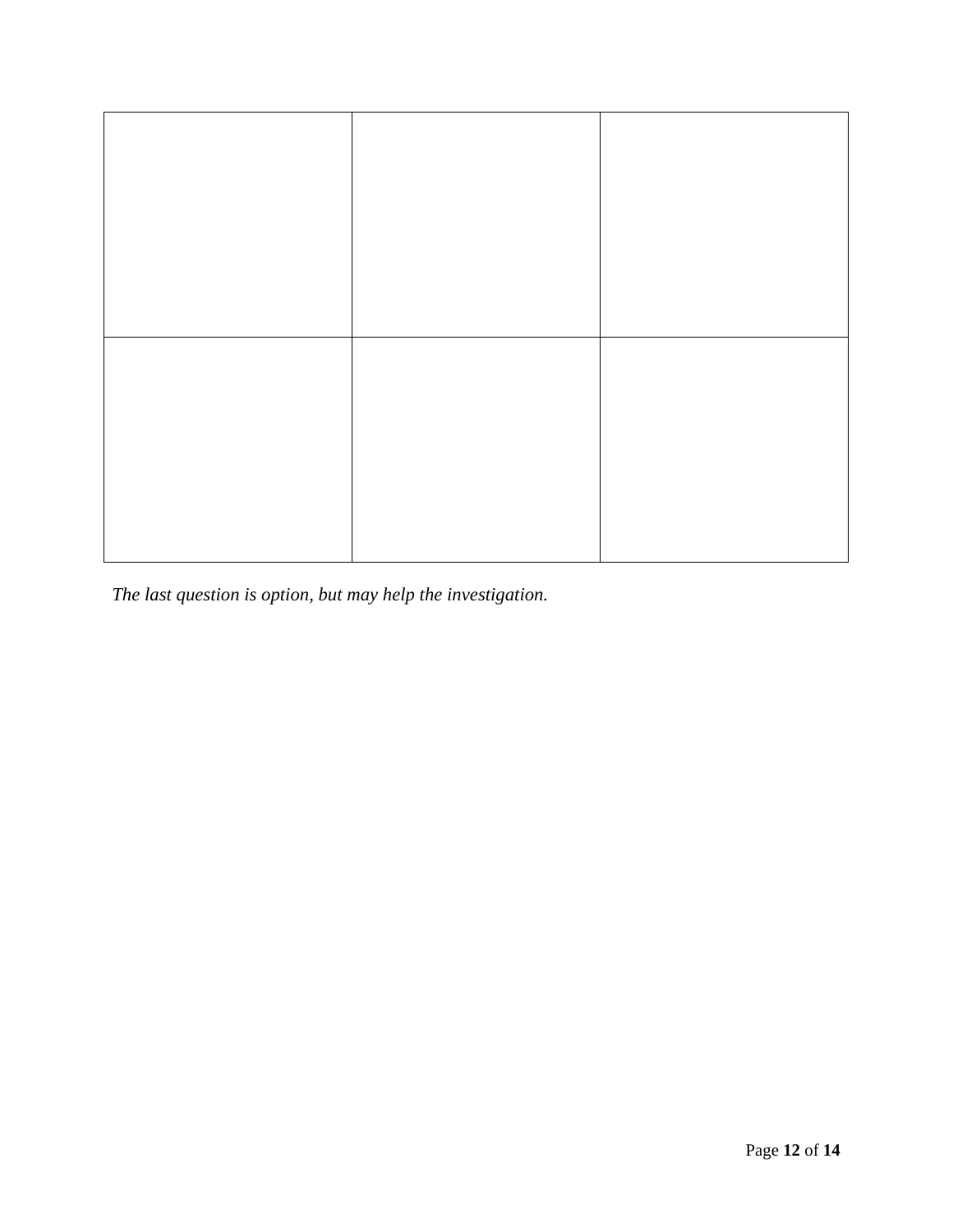E. Have you previously complained or provided information (oral or written) about related incidents? If yes, when and to whom did you complain or provide information?

| I have previously complained<br>or provided information about<br>related incidents. (Yes or No) | To whom did you make the<br>report? | What did you report? |
|-------------------------------------------------------------------------------------------------|-------------------------------------|----------------------|
|                                                                                                 |                                     |                      |
|                                                                                                 |                                     |                      |
|                                                                                                 |                                     |                      |
|                                                                                                 |                                     |                      |
|                                                                                                 |                                     |                      |
|                                                                                                 |                                     |                      |
|                                                                                                 |                                     |                      |
|                                                                                                 |                                     |                      |
|                                                                                                 |                                     |                      |
|                                                                                                 |                                     |                      |